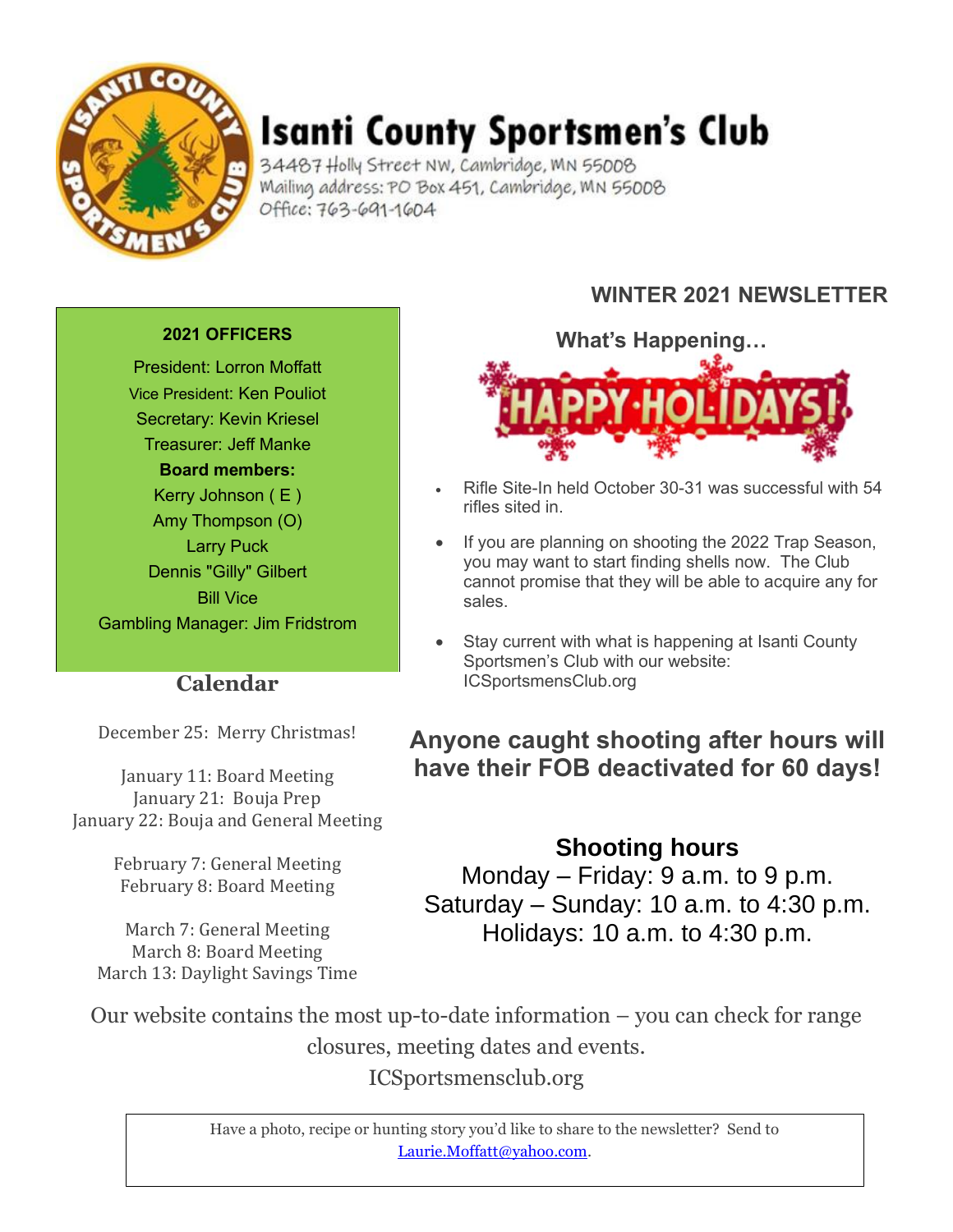# Hunting Success!

11 year old Laila Isle harvested her first buck on opening morning while hunting with her grandpa, Kevin Kriesel













Evan Puck with his forkhorn buck harvested while hunting with dad, Larry Puck

#### **Test Results for East Central Chronic Wasting Disease Survey (Areas 157, 159, 225, 235 and 236)**

In December 2019 a cervid farm in Pine County had a positive doe, and that led to a depopulation of the farm in January 2020 and additional 4 positives on this farm. This is the second year MNDNR has collected samples for this zone. In 2020 voluntary collection was taken and in 2021 it was mandatory for the opening firearms season

As of December 15, 2021, during the 2021 season we have collected 1373 samples and they have all been negative. This information can be found on our MNDNR web page at the followng link: www,deer.state.mn.us/cwd/survellance-zone.

MNDNR will still collect samples from archery season on a voluntary basis. You can all an Area Wildlife Officer within the FC zone and set up an appointment for collection.